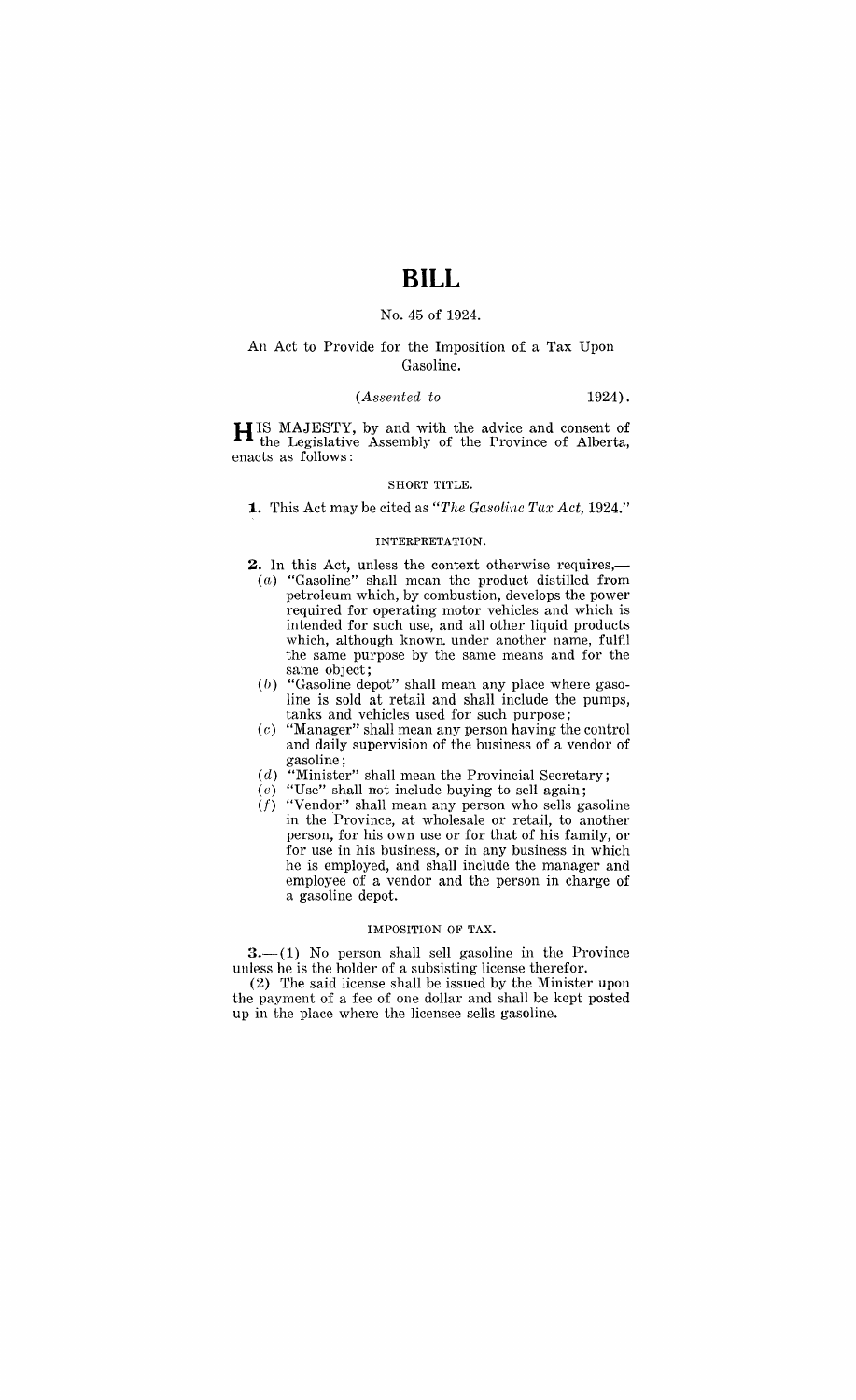$(3)$  The Minister may cancel any such license upon the conviction of the licensee of any infringement of the provisions of this Act.

 $4.$ —(1) No person shall buy gasoline in the Province for his own use or for that of his family, or for use in his business, or in any business in which he is employed without paying a tax equal to two cents per gallon, imperial measure.

(2) Every vendor shall, before the delivery of gasoline, collect the tax from the purchaser in such a manner as may be determined by the Minister.

(3) The Minister may pay to the vendor such compensation for his trouble in collecting and forwarding the said tax as may seem proper.

 $5-(1)$  Every person having in his possession for his own use or for that of his family, or for use in his business, or in any business in which he is employed, gasoline with respect to which no tax has been paid under this Act, shall, before using the same, pay to the Minister a tax of two cents per gallon imperial measure, for all such gasoline as may be in his possession.

(2) If a peace officer, generally or specially authorized by the Minister to that effect, has reason to think that a person has or had gasoline in his possession upon which no tax has been paid under this section, he may, without a warrant, enter the place occupied by such person and make such inquiry or search as he may deem expedient in that respect, and such person shall answer the questions put to him and produce all books and documents required by such officer.

(3) In any proceeding for failure to pay the tax imposed by this section, the burden of proving that such tax has been paid for the gasoline so found or proved to have been in the possession of the defendant, shall lie upon the latter.

#### METHOD OF COLLECTION.

**6.** Every vendor shall keep an accurate account of the number of gallons of taxable gasoline actually sold by him during each month, and shall forward to the Minister, before the fifteenth day of each month, a statement of such account for the previous month.

**7.** Every vendor shall, before the first day of each month, forward to the Minister a sum of money equivalent to two cents per gallon of such gasoline sold by him during the. month with reference to which his next preceding statement is or should have been made.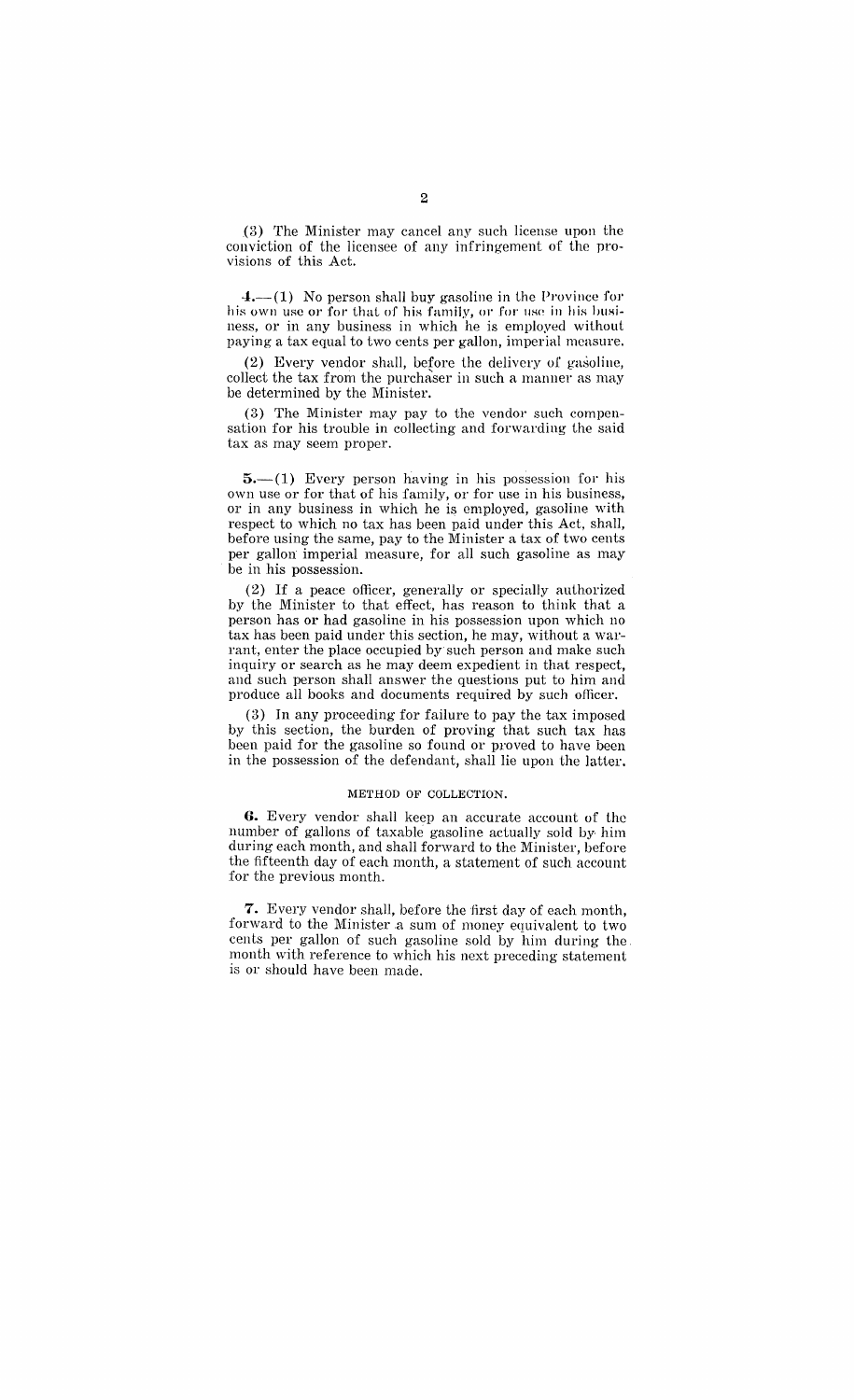$8 - (1)$  Every such statement shall be in such form and shall be forwarded in such manner, as the Minister may direct, and shall be accompanied by such additional information as he may require and be verified by a statutory declaration of the vendor or his manager.

(2) The statement shall be forwarded by the manager.

**9.** Every account book, account, record or other book or document of any vendor, in any way relating to the ascertainment of the tax hereby imposed may be inspected at any time or times by the Minister or by such person as he may authorize thereunto.

10. $-(1)$  In case of the failure by any vendor to forward any monthly statement as hereinbefore directed, the Minister or his agent shall, either from an inspection of the books or documents of the vendor as hereinbefore provided for, or from or upon such information as he may deem sufficient, estimate the sum properly payable by the vendor hereunder, and shall notify him of the amount thereof by registered letter.

(2) Upon receipt of such letter the vendor shall forward such sum to the Minister within the time allowed in respect of sums actually included in the monthly statement.

**11.** Any vendor who fails to forward any sum as directed by this Act, shall upon receiving notice from the Minister to that effect forthwith cease to sell or deliver gasoline within the Province.

#### PENALTIES.

**12.** Any person whose duty it is to forward the statement hereinbefore mentioned and who fails to do so shall be liable upon summary conviction to a fine of twenty-five dollars per day for every day upon which such default exists.

**13.** Any person making a false return in any such statement shall be liable upon summary conviction thereof' to a penalty of two hundred and fifty dollars, or in default of payment, to imprisonment for a period not exceeding six months.

**14.** Any vendor selling gasoline in contravention of any provision of this Act shall be liable upon summary conviction to a penalty of two hundred and fifty dollars for each clay upon which any such sale is made, or in default of payment, to imprisonment for a period not exceeding three months.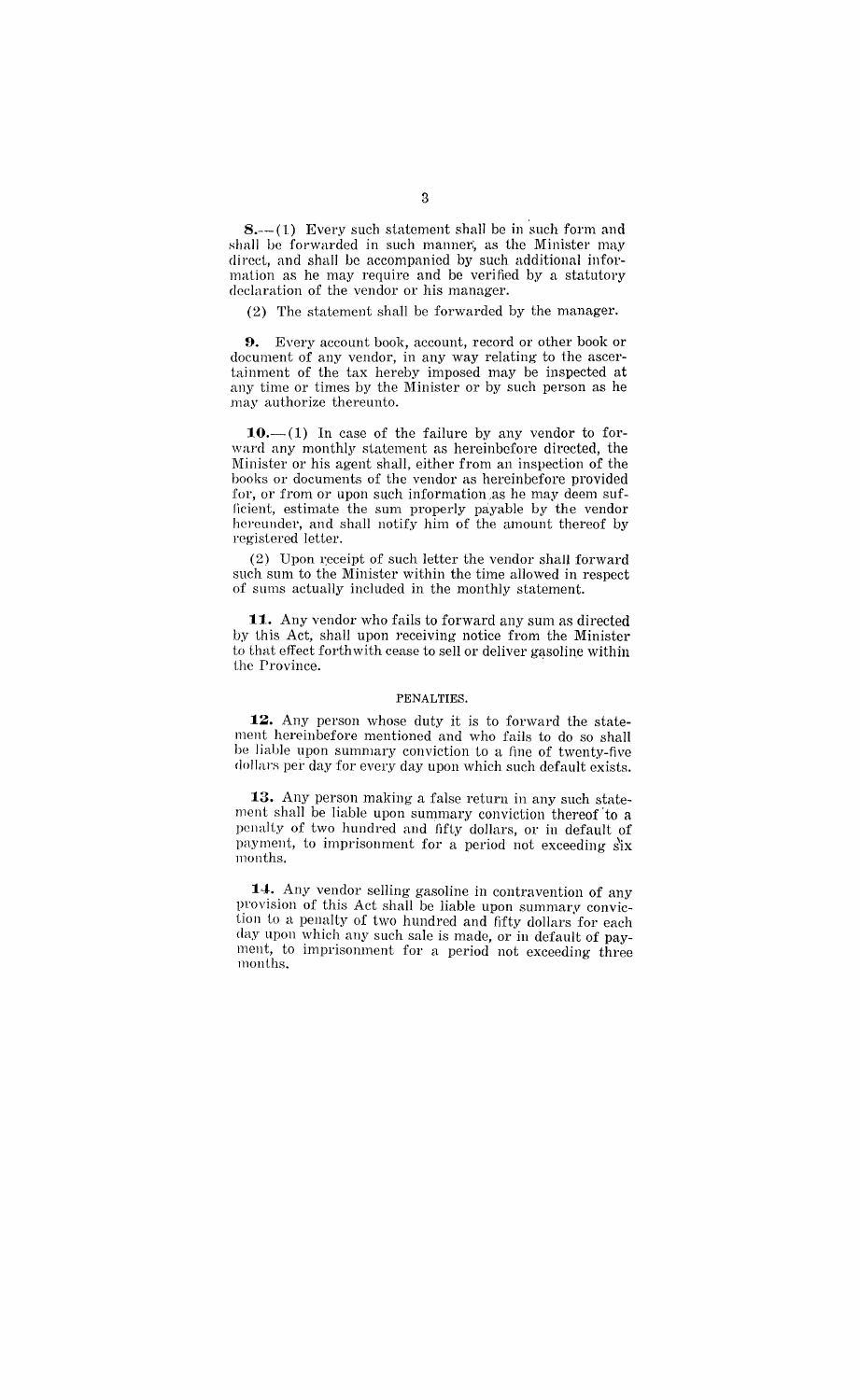#### RULES AND REGULATIONS.

**15.**—(1) The Minister may make rules and regulations as to the following matters and impose penalties for the breach thereof, that is to say--

- (a) method of collection of the tax herein imposed;
- (b) the payment of such tax and its transmission to him;
- $(c)$  the keeping, auditing and inspecting of such ac-,counts as are hereinbefore directed to be kept;
- $(d)$  such other matters as are ancillary to the enforcement of this Act.

(2) All such rules and regulations shall upon being approved by the Lieutenant Governor in Council, be read and construed as if they formed a part hereof.

16. *The Gasoline Vendors Tax Act*, being chapter 34 of the Revised Statutes of Alberta, 1922, is hereby repealed.

**17.** Ihis Act shall come into force upon proclamation.